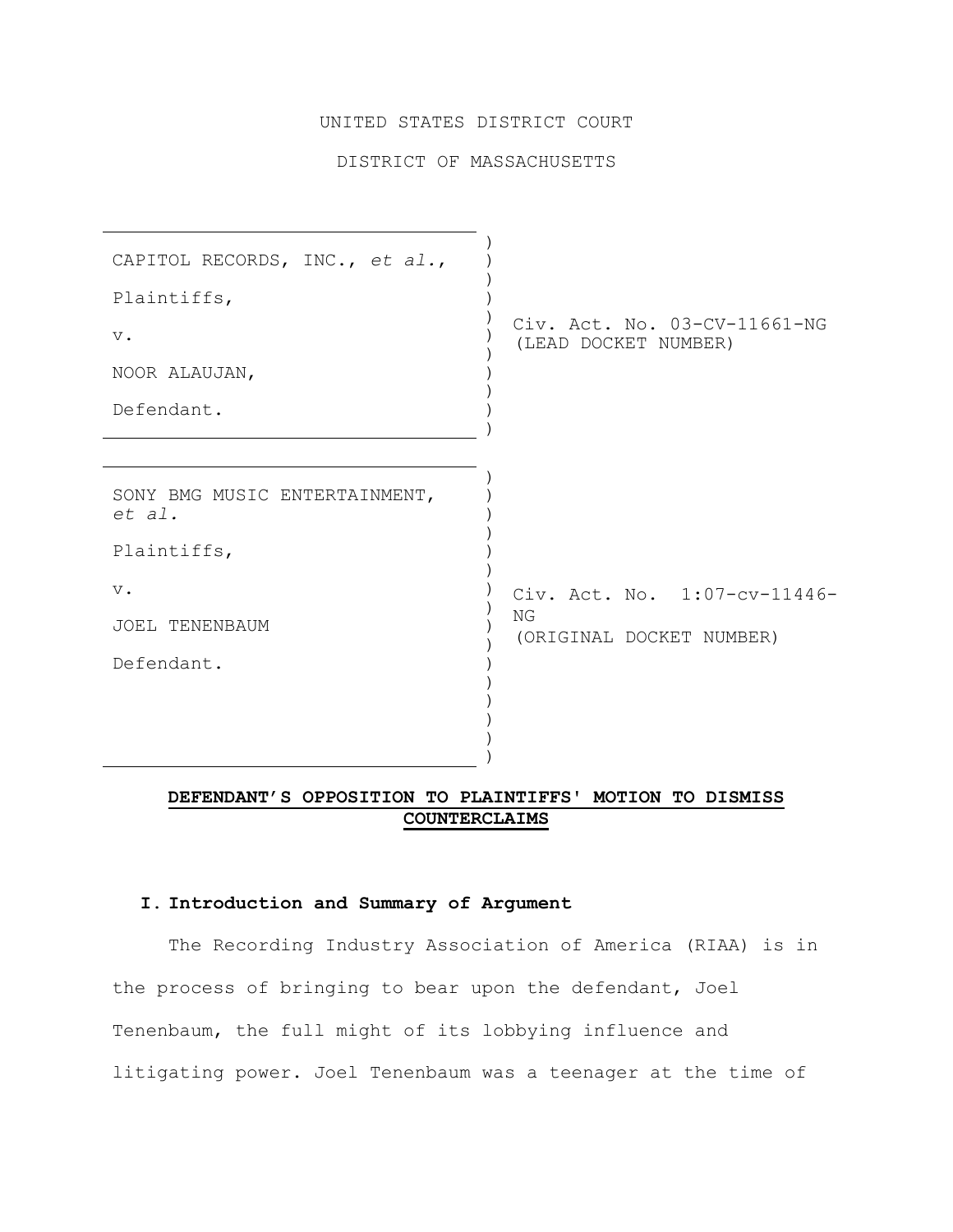the alleged copyright infringements, in every way representative of his born-digital generation. The plaintiffs and the RIAA are seeking to punish him beyond any rational measure of the damage he allegedly caused. They do this, not for the purpose of recovering compensation for actual damage caused by Joel's individual action, nor for the primary purpose of deterring him from further copyright infringement, but for the ulterior purpose of creating an urban legend so frightening to children using computers, and so frightening to parents and teachers of students using computers, that they will somehow reverse the tide of the digital future. *See,* John Perry Barlow, *The Economy of Ideas*.1

The plaintiffs and the RIAA are abusing law and this court's civil process. Because Joel Tenenbaum allegedly downloaded seven songs from a file-sharing network comprised of millions of his peers doing likewise, the plaintiffs have already imposed upon him process filling a docket sheet running back over years. Representing himself *pro se* with help from his mother he has responded with constitutional defenses and a counterclaim (which he requests leave of court to amend) against the plaintiffs and against the RIAA (see motion for joinder) for their abuse of law and this court's civil process.

 $\overline{\phantom{a}}$  $1$  http://www.wired.com/wired/archive/2.03/economy.ideas pr.html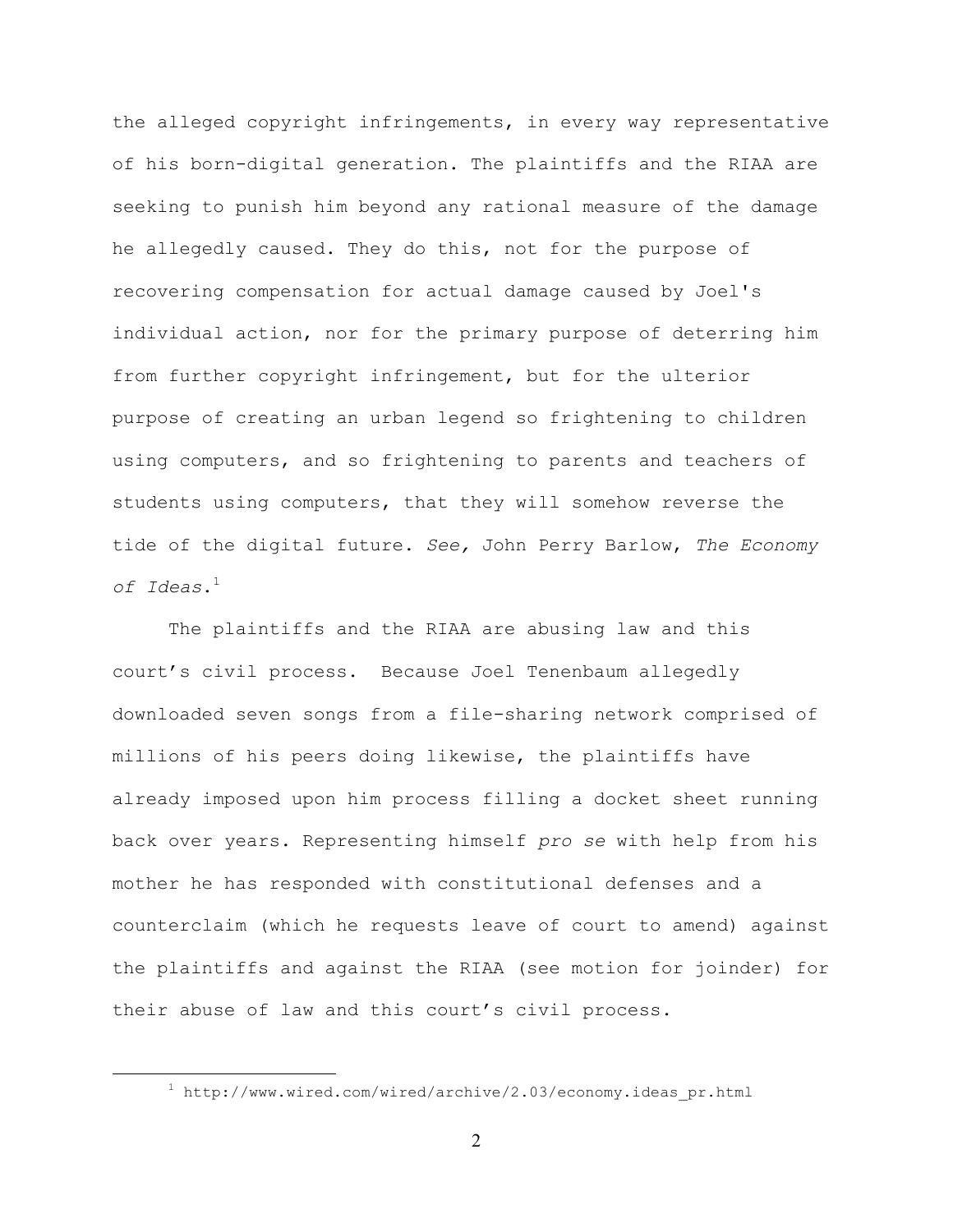Joel challenges the constitutionality of the process and statute being wielded against him. The "Digital Theft Deterrence … Act of 1999" is essentially a criminal statute, punitively deterrent in its every substantive aspect, from which it follows that:

1. A defendant prosecuted pursuant to this act is entitled to the process protections of the criminal law, including the rules and constitutional law of criminal procedure and the right to trial by jury empowered to act by general verdict.

2. Congress has exceeded its power by placing the executive function of prosecuting an essentially criminal statute in private hands.

3. Congress has violated constitutional separation of powers by requiring the judicial branch to try cases pursuant to their essentially criminal mandate by inappropriate civil process.

4. Congress has exceeded the limits of substantive due process of the Fifth and Eighth Amendments to the Constitution by mandating grossly excessive statutory damage awards.

Joel counterclaims for abuse of process. He seeks damages to compensate for the actual damage RIAA has done to him and his family. He claims the right to trial by jury including the right to offer proof and argument to the jury about what is right and what is wrong on both sides of this case. In the face of the onslaught the plaintiffs have imposed and are continuing to impose upon him he seeks justice from both judge and jury. At core his defenses and counterclaim raise a profoundly conceptual question: Is the law just the grind of a statutory machine to be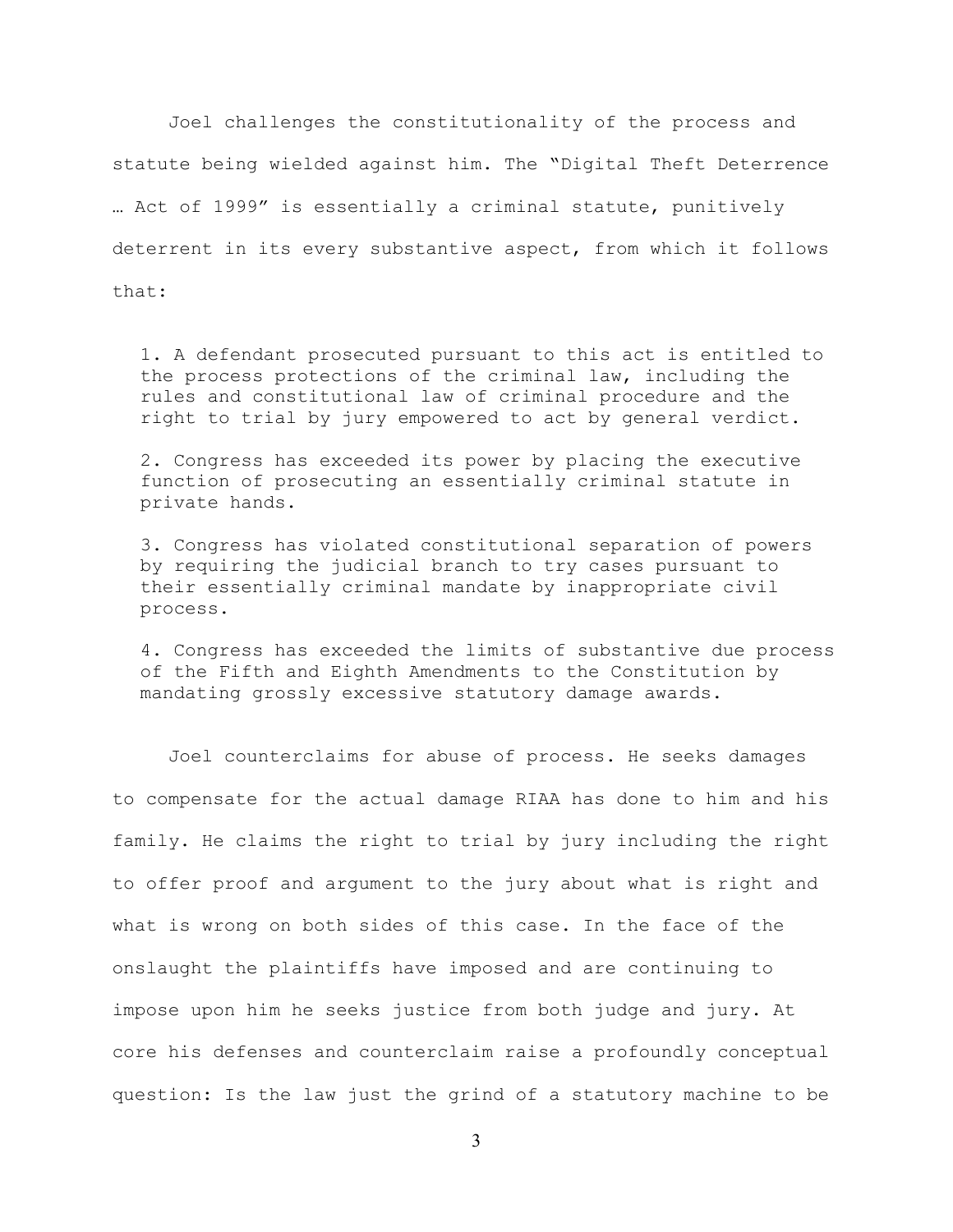carried out by judge and jury as cogs in the machine, or do judge and jury claim the right and duty and power of constitution and conscience to do justice.

**II. The Digital Theft Deterrence and Copyright Damages Improvement Act of 1999, Now Title 17 504(c), Is Essentially a Criminal Statute: As Such It And Its Enforcement Through Federal Civil Process Is Unconstitutional.**

The mandatory statutory fines here threatening Joel entitle him to the process protections of the criminal law, including the rules and constitutional law of criminal procedure and the right to trial by a jury empowered to act by general verdict. As stated by the Supreme Court in *Int'l Union v. Bagwell*, 512 U.S. 821 (1994), distinguishing criminal from civil contempt, a "flat, unconditional fine" totaling even as little as \$50.00 announced after a finding of contempt is criminal if the contemnor has no subsequent opportunity to reduce or avoid the fine." *Id*., at 829.

# **a. Congress has exceeded its power by placing the executive power to prosecute an essentially criminal statute in private hands.**

The statutory scheme that Plaintiffs are wielding against Joel and thousands of others like him empowers the plaintiffs to initiate and prosecute massive numbers of punitive actions. The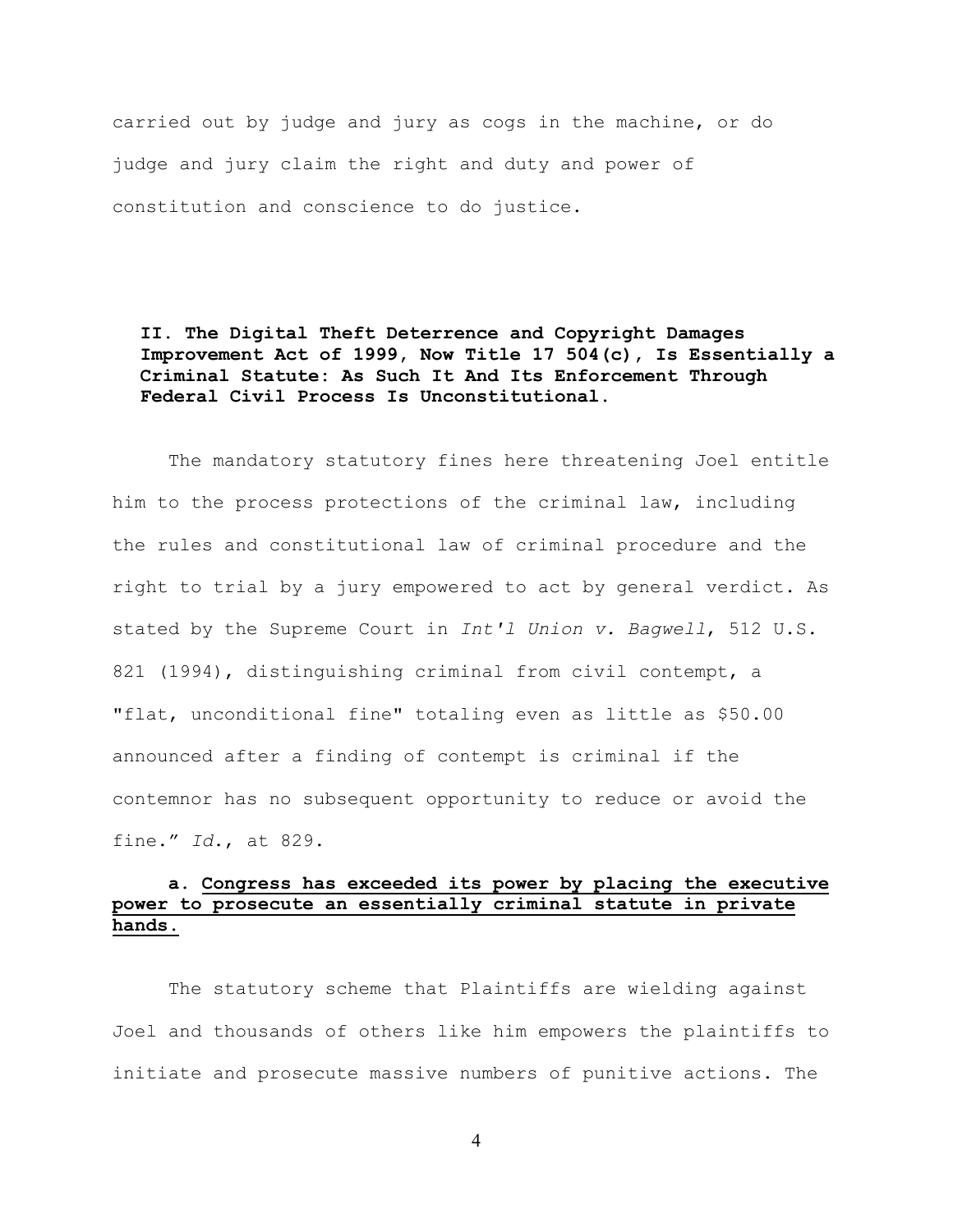statutory scheme gives their association, the RIAA, unbridled discretion to sue millions of individuals like the Defendant, and to threaten expensive time-consuming process and a bankrupting verdict against anyone with the effrontery and stamina to resist. This is an unconstitutional delegation by Congress of executive prosecutorial powers to private hands. A statutory scheme such as this one is "legislative delegation in its most obnoxious form; for it is not even delegation to an official or an official body," *Carter v. Carter Coal*, 298 U.S. 238 (1936). Delegation of such power to private persons represents "legislative delegation in its most obnoxious form." *Id.* at 311. Imagine a statute which, in the name of deterrence, provides for a \$750 fine for each mile-per-hour that a driver exceeds the speed limit, with the fine escalating to \$150,000 per mile over the limit if the driver knew he or she was speeding. Imagine that the fines are not publicized, and most drivers do not know they exist. Imagine that enforcement of the fines is put in the hands of a private, self-interested police force, that has no political accountability, that can pursue any defendant it chooses at its own whim, that can accept or reject payoffs in exchange for not prosecuting the tickets, and that pockets for itself all payoffs and fines. Imagine that a significant percentage of these fines were never contested, regardless of whether they had merit, because the individuals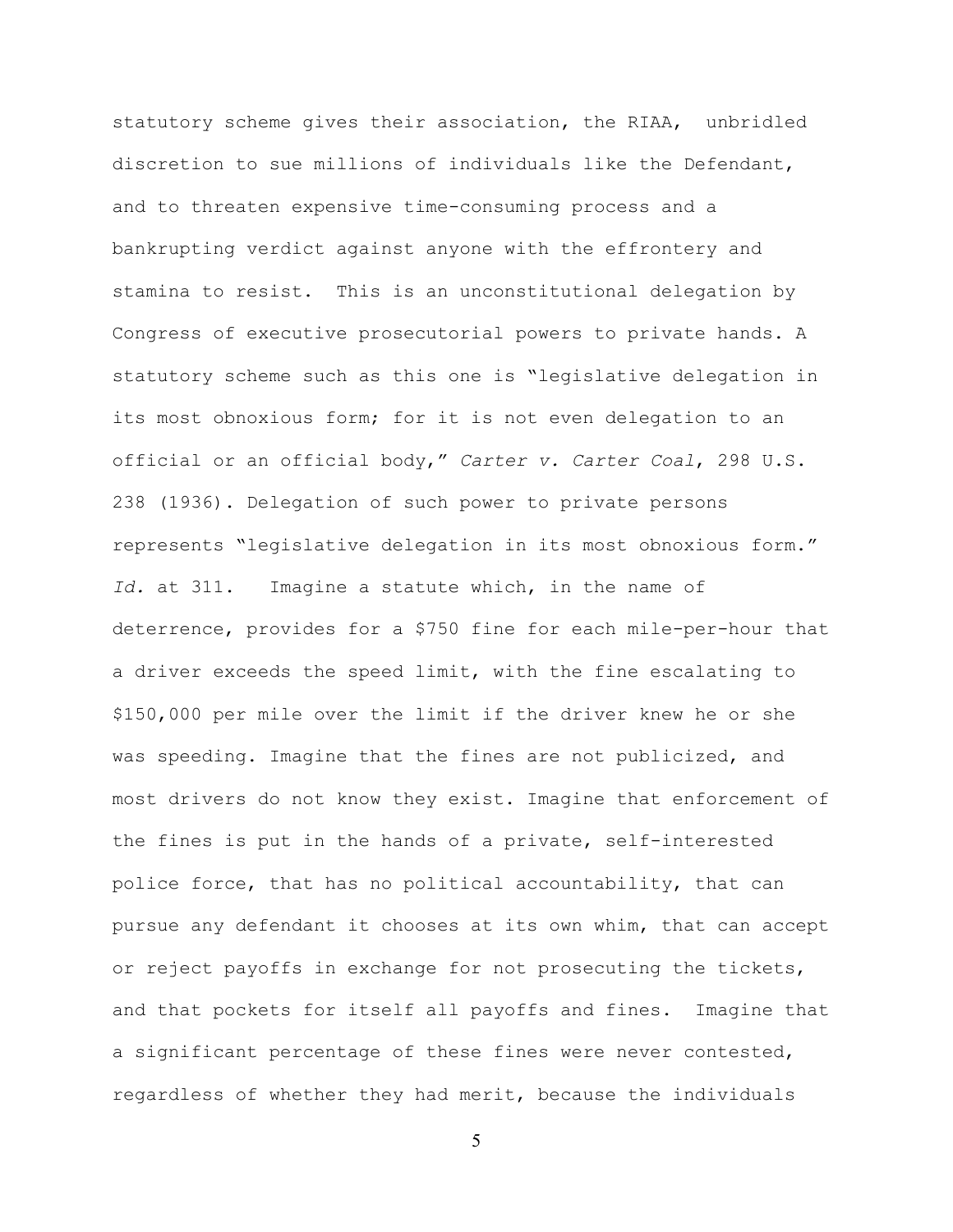being fined have limited financial resources and little idea of whether they can prevail in front of an objective judicial body. To members of the born-digital generation, for whom sharing music on the Internet is as commonplace and innocuous as driving 60 in a 55 mph zone, the prosecution of Joel Tenenbaum and others like him is wholly analogous to this hypothetical. Congress lacks the constitutional power to delegate such a prosecutorial function to a private police, which is the role that the recording companies and its industry organization, the RIAA, is embodying.

It is this Court's responsibility to disallow such conscripting of federal civil judicial process, resources and credibility. See *Northern Pipeline Const. Co. v. Marathon Pipe Line Co.*, 458 U.S. 50, 58 (stating that "the Federal Judiciary was … designed by the Framers to stand independent of the Executive and Legislature – to maintain the checks and balances of the constitutional structure, and also to guarantee that the process of adjudication itself remained impartial.") This Court must prevent such a legislative scheme from impinging upon the legal rights of the Defendant in this case and tens of thousands of similar defendants in cases across the country. A statute such as this one, which is essentially criminal in nature, should not be placed in private hands, and this Court has the responsibility to disallow it.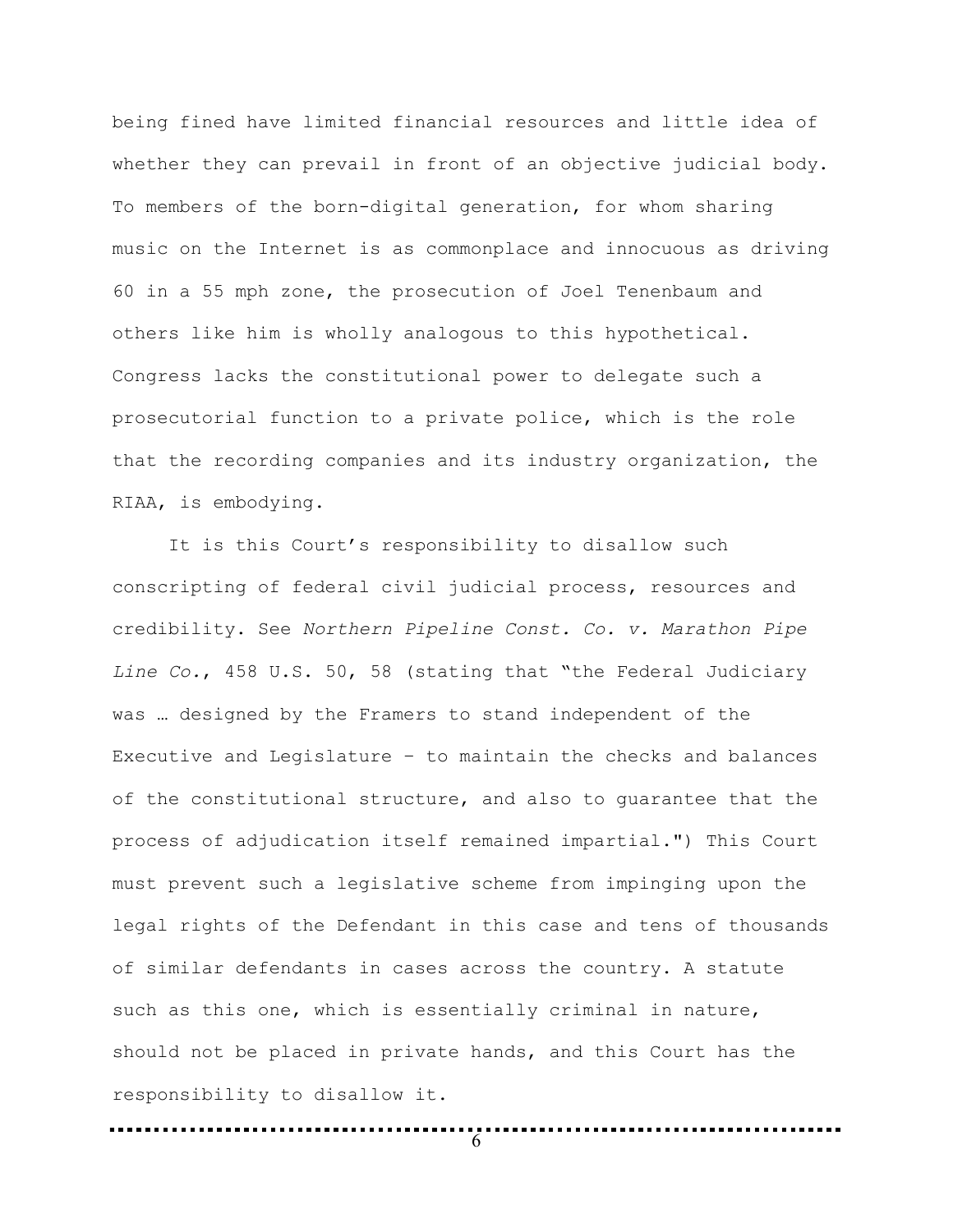# **b. Congress has violated constitutional separation of powers by purporting to require the judicial branch to use its civil process to try an essentially criminal case.**

Because the Digital Theft Deterrence Act of 1999 places prosecutorial power in private hands in the nature of a criminal proceeding, the judicial branch has been placed in a position of having to use its civil process to try criminal cases. This is a violation of the constitutional separation of powers, enabling Congress to abrogate its constitutional authority. Courts are not prepared to try criminal cases without the necessary procedures embodied in the Federal Rules of Criminal Procedure, and defendants are deprived of their rights when they are forced to solely utilize the protections of civil courts in criminal cases. Defendants are ill-prepared to bring adequate defenses in these cases, because they cannot adequately summon the required legal mechanisms. Congress has therefore violated its authority, and courts need not stand idly by in the face of such an abrogation.

# **c. Congress has exceeded the limits of substantive due process of the Fifth and Eighth Amendments to the Constitution by mandating grossly excessive statutory damage awards.**

Congress originally provided for minimum statutory damages for restitution where actual damages were not provable. "The phraseology of the [statutory damages] section was adopted to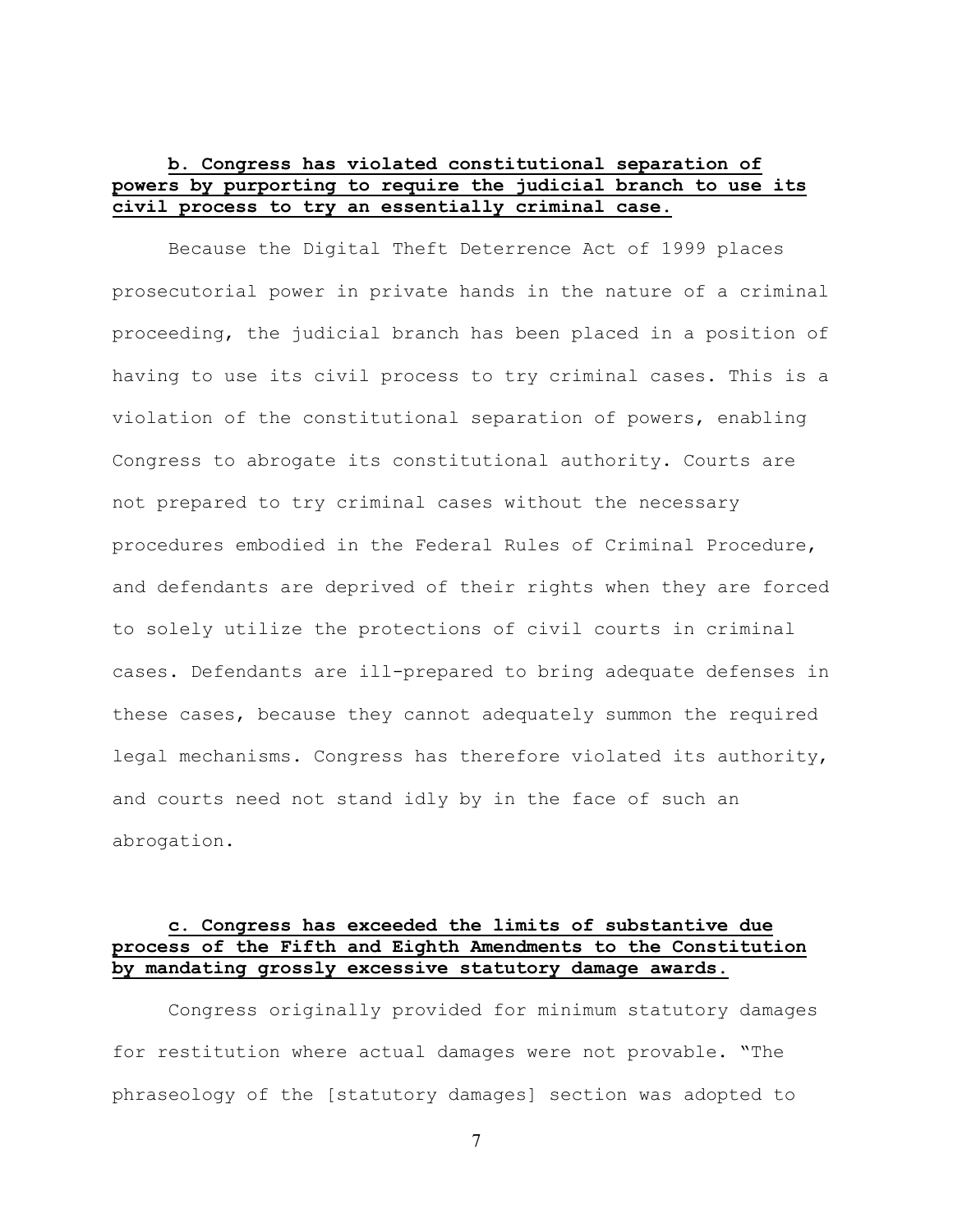avoid the strictness of construction incident to a law imposing penalties, and to give the owner of a copyright some recompense for injury done him, in a case where the rules of law render difficult or impossible proof of damages or discovery of profits." Douglas v. Cunningham, 294 U.S. 207, 209 (1935). Given that actual damages are not always provable in copyright infringement cases, minimum compensatory damages are a substitute, or proxy, for actual damages. They enable the plaintiff to receive compensation for lost profits and deny the defendant benefit gained from infringement.

Over time deterrence has evolved as a secondary role for minimum statutory damages, seeking to avoid the "strictness of construction incident to a law imposing penalties" simply by calling them civil. In Cass *County Music Co v. C.H.L.R., Inc.*, 88 F.3d 635, 643 (1996), the court stated that "it is plain that another role has emerged for statutory damages in copyright infringement cases: that of a punitive sanction on infringers." This concept was established by the Supreme Court in *F.W. Woolworth Co. v. Contemporary Arts, Inc.*, 344 U.S. 228, 233 (1952), where the court stated that "even for uninjurious and unprofitable invasions of copyright the court may, if it deems it just, impose a liability within statutory limits to sanction and vindicate the statutory policy." This intention comprises the second component of minimum statutory damages, and the one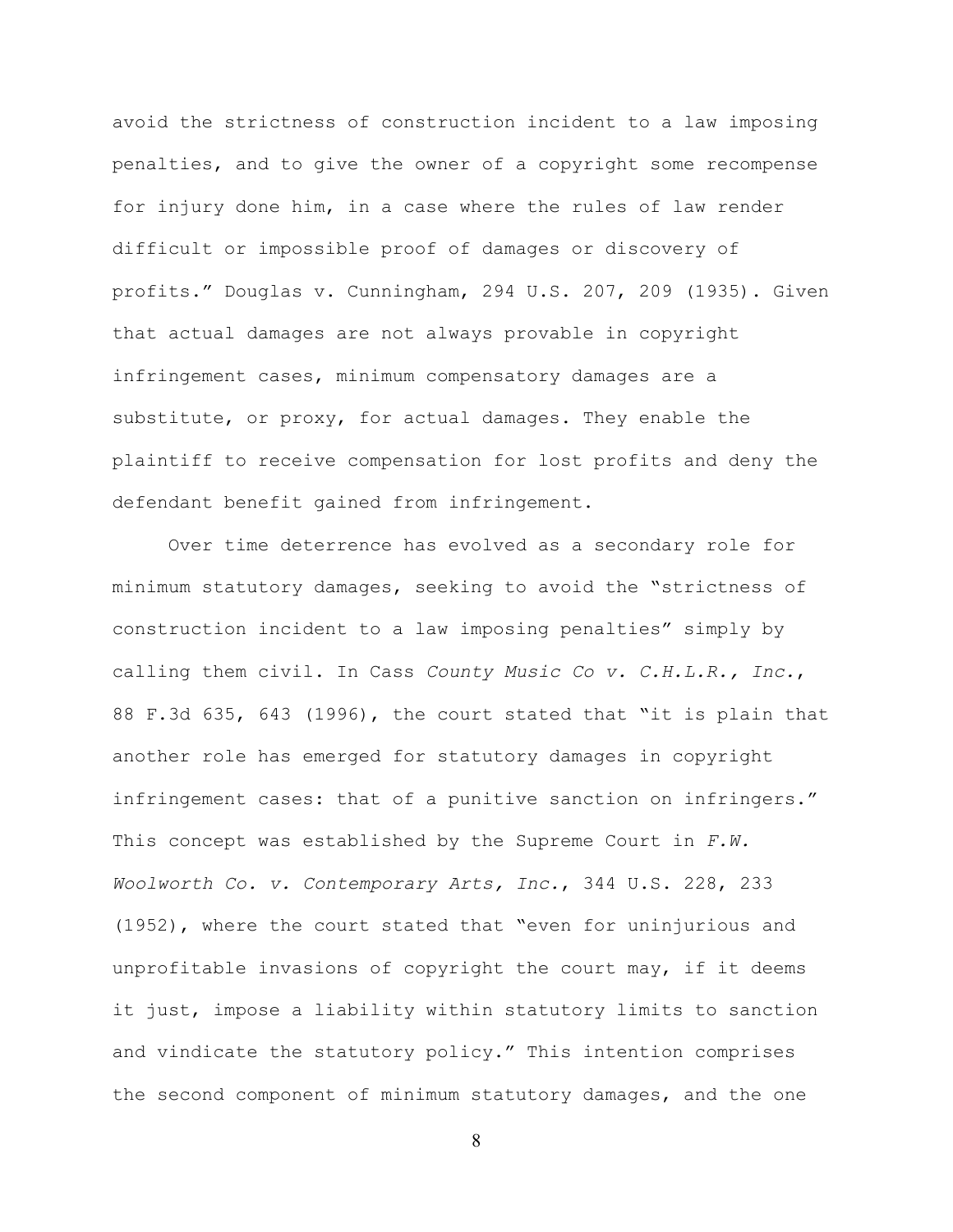which Plaintiffs use to justify such an award.

However, this component of minimum statutory civil damages has been recognized by courts only in narrow circumstances. The court in Parker v. Time Warner Entertainment Co., LP., 331 F.3d 13,22 (2003) cautioned against combining minimum statutory damages with a class action mechanism, stating that doing so "may expand the potential statutory damages so far beyond the actual damages suffered that the statutory damages come to resemble punitive damages." The court in Cass emphasized the role of fact-finding in setting the range of damages, and also that a party "should be entitled to have a jury make factual findings relevant to determining the amount of damages to be assessed, whether they are actual damages or statutory damages." *Id.* at 644.

Furthermore, and most importantly, courts have traditionally awarded minimum statutory damages in cases where the defendant attempted to generate commercial gain through infringement. In Cass, the owners of a comedy club played copyrighted music to paying customers before and after comedy shows, despite being advised by ASCAP that a license was required for ASCAP songs to be played. In *Capitol Records, Inc. v. Thomas*, F.Supp.2d 17 (2008 LEXIS 84145, WL 4405282), the only case previous to this in which an RIAA music-downloading case such as this has gone to trial, Chief Judge Michael Davis, in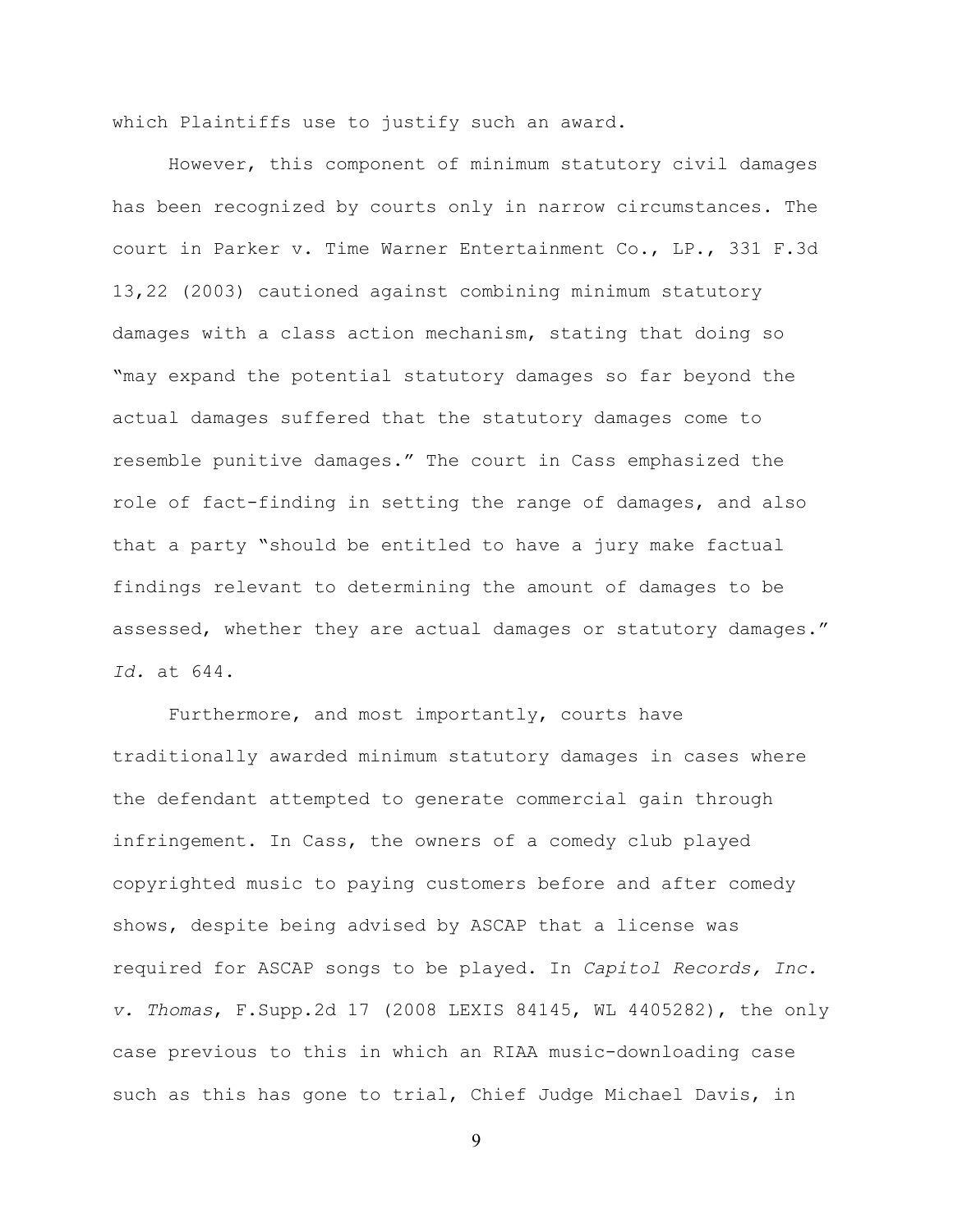setting aside the jury's verdict against defendant Thomas, declared the statutory damage award the jury had given to be "unprecedented and oppressive" and urged Congress to modify the minimum statutory damages provision of §504(c), observing that all precedents cited by plaintiffs involved "corporate or business defendants and seek to deter future illegal commercial conduct. The parties point to no case in which large statutory damages were applied to a party who did not infringe in search of commercial gain." (See Opinion attached hereto as Exhibit A.)

Joel Tenenbaum sought only to enjoy music, not to profit from it. Even if some component of deterrence can be included in a minimum statutorily mandated civil damage award, it should be limited to cases where the defendants have sought commercial gain through alleged infringement.

The Due Process Clause allows damage awards which are "reasonably necessary" to vindicate "legitimate interests in punishment and deterrence;" however, a damage award that is "grossly excessive" in relation to those interests violates the Due Process Clause of the 14th Amendment. *BMW v. Gore*, supra, 517 U.S. 559, 568. While punitive civil damage awards and minimum statutory damages awards differ in that juries make civil damage awards only after hearing evidence in a particular case under judicial instruction and supervision, and minimum statutory civil damage awards are made by a legislature moved by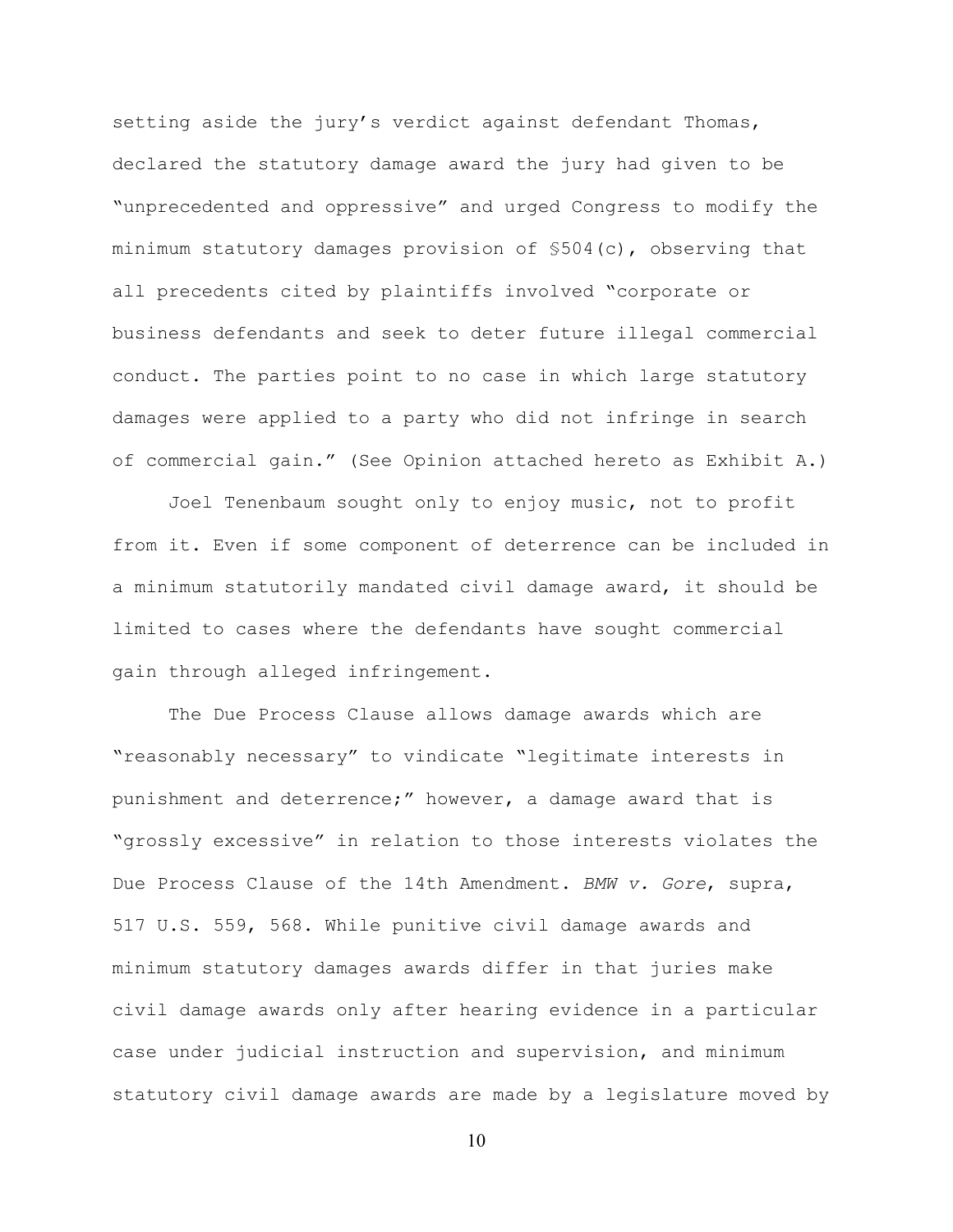industry lobbyists, the two kinds of awards are similar enough in type to enable the judicial tests for constitutionality of punitive awards to be highly relevant for assessing mandatory statutory awards. The differences between the two should, if anything, require greater strictness in judging the constitutional due process limits of the blunderbuss legislative mandate.

"The most commonly cited indicium of an unreasonable or excessive punitive damages award is its ratio to the actual harm inflicted on the plaintiff." *BMW v. Gore*, supra, 517 U.S. 559, 580. In determining whether an award of punitive damages in a suit against an automaker which had sold refurbished cars as new violated due process, the Supreme Court assessed three important factors in making its determination. Two of these factors are relevant to copyright infringement cases. The first is the degree of reprehensibility of the defendant's conduct. Citing established precedents, including *Day v. Woodworth*, 13. How. 363 (1852) and *Browning Ferris Industries of Vt., Inc. v. Kelco Disposal, Inc.*, 492 U.S. 257 (1989), the court stated that certain wrongs are "more blameworthy than others." Important criteria to be taken into account in determining the degree of reprehensibility were whether the crime was a violent one; whether it involved trickery or deceit vs. mere negligence; and whether there was indication of malice.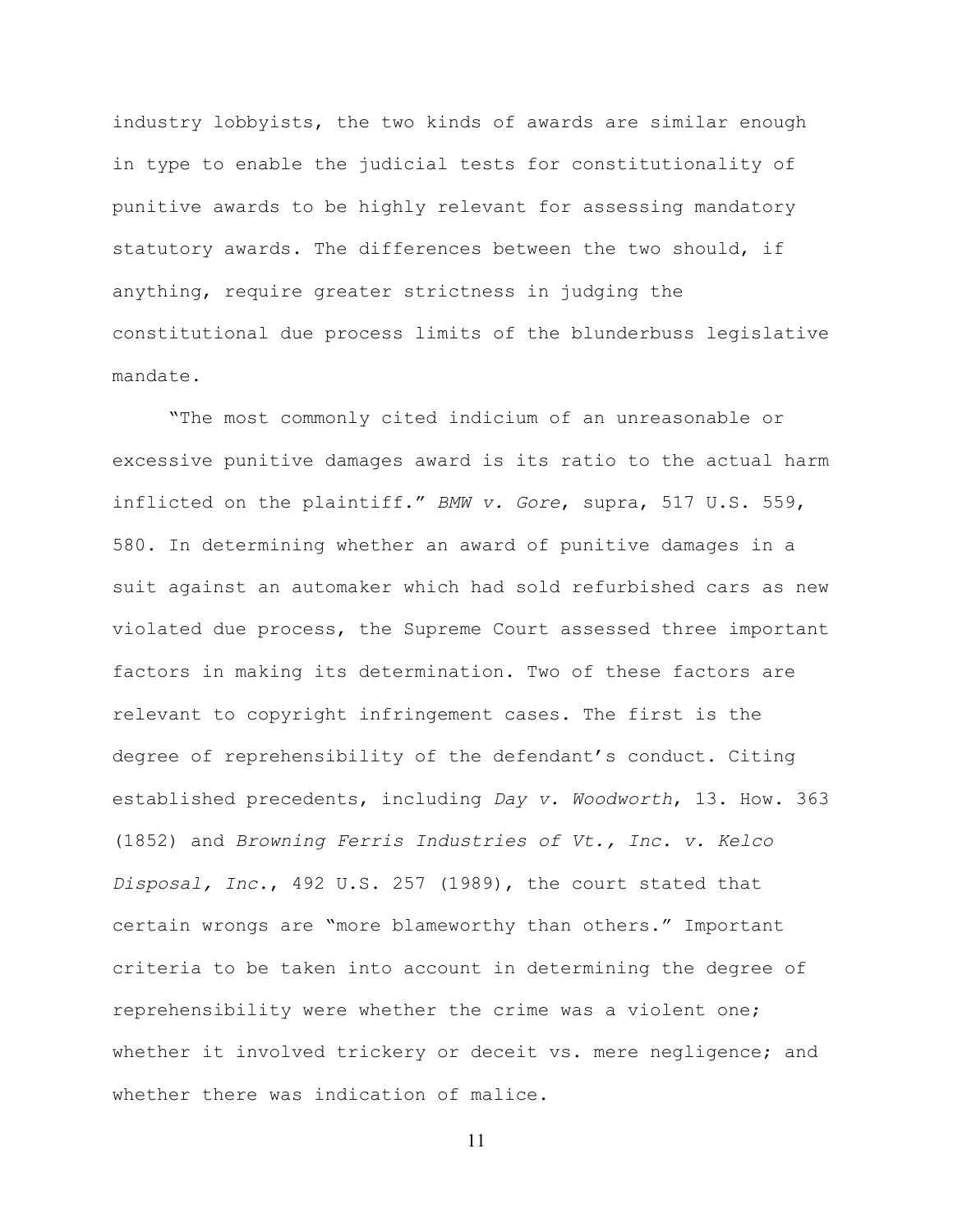The reprehensibility of Joel's alleged acts of downloading seven songs does not rise to a level which would justify civil punitive damages. The Defendant did not engage in a violent act; there was no malice involved; and the Defendant did not attempt to make a profit from his alleged acts.

The second criterion cited in *Gore* was the ratio of the punitive damages award to the actual harm inflicted upon the plaintiff. *BMW v. Gore*, supra 517 U.S. 559, 580, indicating that a ratio in the single digits to low double digits would likely be reasonable. "[W]hen the ratio is a breathtaking 500 to 1, the award must surely 'raise a suspicious eyebrow.'" Id. at 581. The ratio of minimum statutory damages to actual damages exceeds the ratio in *Gore*.

Other courts have recognized a similar claim of due process violation in file-sharing cases. In *UMG Recordings, Inc. v. Lindor*, Slip Copy, 2006 WL 3335048 (E.D.N.Y.), where the defendant moved to amend her answer to include an affirmative defense of due process violation, the court granted her request, stating that "plaintiffs can cite to no case foreclosing the applicability of the due process clause to the aggregation of minimum statutory damages proscribed under the Copyright Act." Further, the defendant was able to "cite to case law and to law review articles suggesting that, in a proper case, a court may extend its current due process jurisprudence prohibiting grossly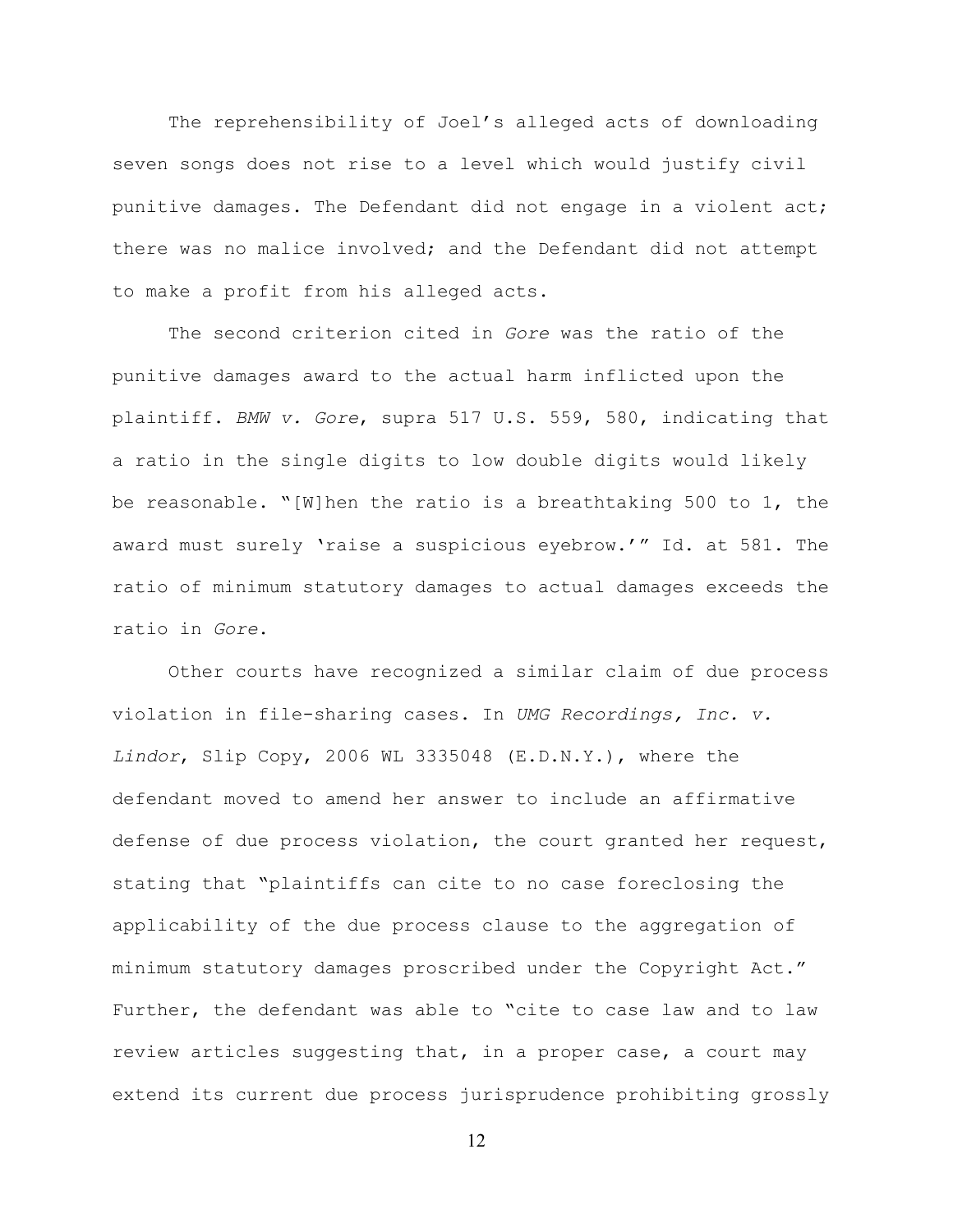excessive punitive jury awards to prohibit the award of statutory damages mandated under the Copyright Act if they are grossly in excess of the actual damages suffered." Based on this dual justification, the court allowed the defendant to amend her answer.

Aggregation and multiplication of punitive statutory damage awards exacerbates their gross excessiveness. In this case, allowing the award of minimum damages for the Defendant's alleged infringement of seven songs would result in minimum damages of \$5,250, a crippling amount for a defendant with limited financial resources. If Joel Tenenbaum's alleged acts are found to be willful, the statutory damage award could be \$1,050,000.

**III. The Plaintiffs' Abuse of Law and Legal Process Presents a Sufficient Question to Go to a Jury on What Compensation Should in Justice be Paid and to Whom as Between the Parties**

# **a. This Court has inherent authority to redress Joel Tenenbaum for Plaintiffs' abuse of law and process.**

This Court has broad inherent powers to hold Plaintiffs accountable for their misuse of the federal courts. $^2$  The Supreme

 $\overline{\phantom{a}}$  2  $2$  This is contrary to Plaintiffs' unstated assumption in their motion to dismiss, which implied that this Court is bound to a strict application of Massachusetts state law. Nonetheless, as will be shown below, Plaintiffs' motion to dismiss should be rejected even if this Court chooses to apply Massachusetts state law.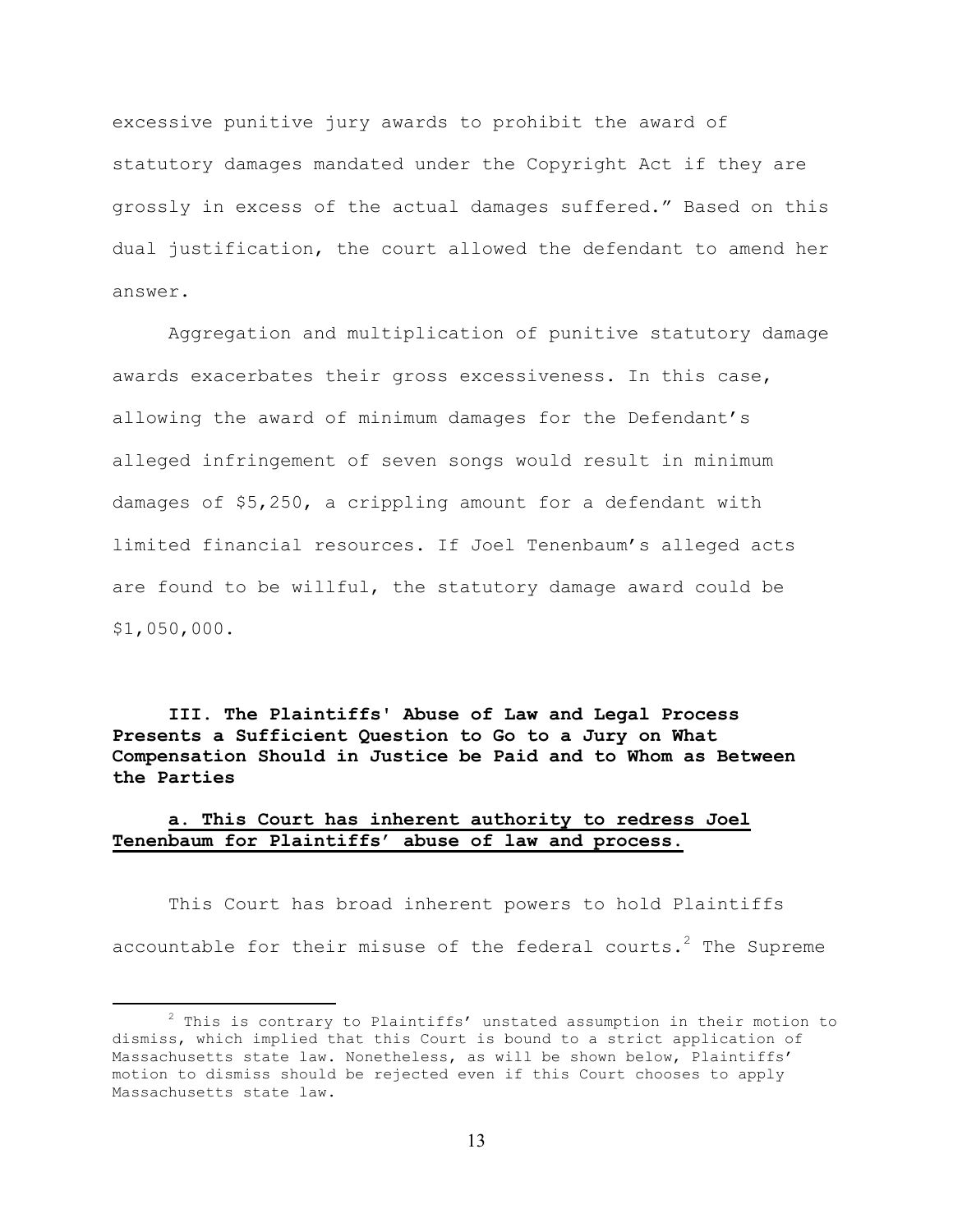Court has long held that federal courts have the inherent power to do what is necessary to preserve their integrity. *Roadway Exp., Inc. v. Piper*, 447 U.S. 752, 764-765. Among their inherent powers is the authority to "sanction parties for abusive litigation practices." *Ibid*. When necessary to protect a court's integrity, this power can be far-reaching: "exercise of judicial power by entry of orders not expressly sanctioned by rule or statute in order to correct the legal process or avert its misfunction has been approved in varied circumstances." *Carlisle v. U.S.*, 517 U.S. 416, 439 (1996).

This inherent power extends to adjudication of claims asserting abuse of federal process. In *Nationwide Charters and Conventions, Inc. v. Garber*, 254 F.Supp 85 (D. C. Mass. 1966), the Court stated that abuse of process claims deal with "the essential concern of the federal courts with the integrity of their process, and there is no question that they have broad inherent powers to prevent and redress the abuse of that process." *Id.*, at 87. *See also Automated Solutions Corp. v. Paragon Data Systems, Inc.*, 2006 WL 5803366, at \*13 (N. D. Ohio 2006) (stating that "to allow state law to determine what constitutes an abuse of federal judicial process would be to give the states a veto over what uses of process are allowable in federal court").

This Court should exercise its inherent power to allow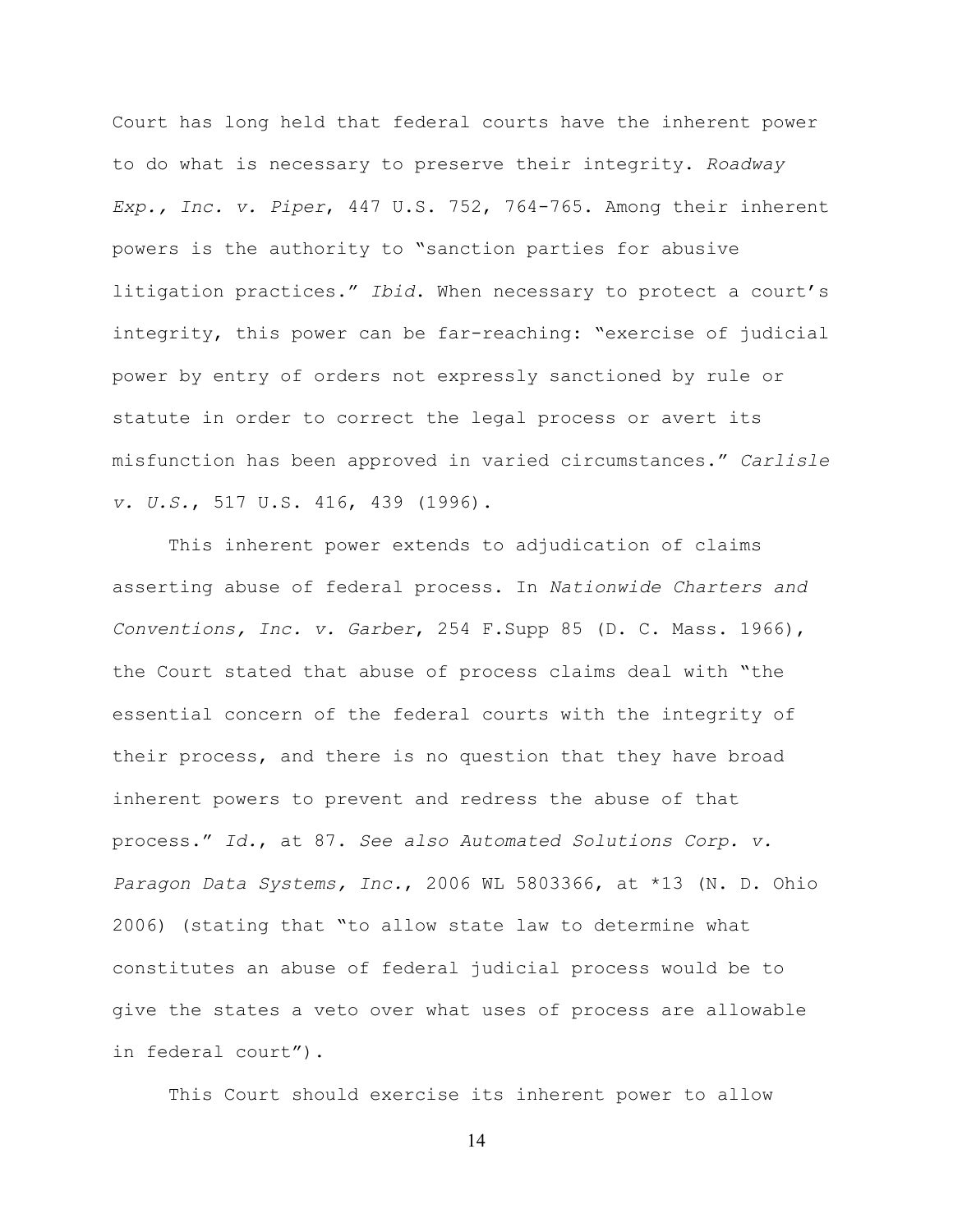redress to Joel Tenenbaum for Plaintiffs' abuse of law and federal civil court process. As detailed throughout this brief, Plaintiffs are using any and all available avenues of federal process to pursue grossly disproportionate – and unconstitutional – punitive damages in the name of making an example of him to an entire generation of students.

The case at hand warrants the use of inherent federal power not just because of what Plaintiffs are doing to Joel Tenenbaum in this Court, but because of the manner in which Plaintiffs are abusing the federal courts all across the country. Plaintiffs have pursued over 30,000 individuals in the same way they have pursued Joel. *See* Kravets, "*File Sharing Lawsuits at a Crossroads After 5 years of RIAA Litigation".3* For these 30,000 individuals, Plaintiffs have wielded federal process as a bludgeon, threatening legal action to such an extent that settlement remains the only viable option. Joel Tenenbaum is unique in his insistence, in the face of it all, on having his day in court. The federal courts have an inherent interest in deciding whether they will continue being used as the bludgeon in RIAA's campaign of sacrificing individuals in this way.

<sup>3</sup>

<sup>&</sup>lt;sup>3</sup> Available at http://www.eff.org/wp/riaa-v-people-years-later (last visited October 23, 2008).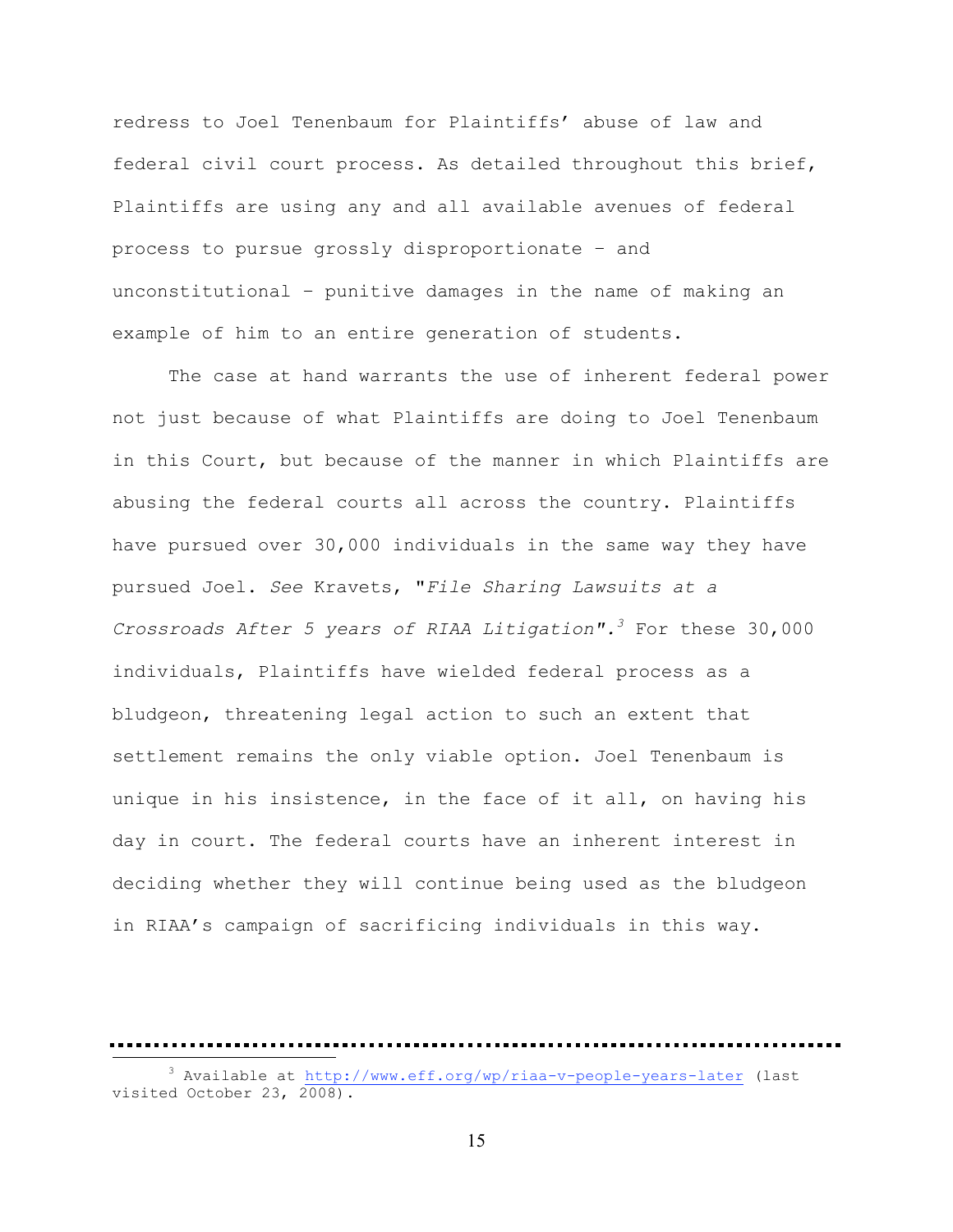|  |  |  |  |  |  |  | b. Plaintiffs are abusing federal process by filing suit         |  |  |  |  |
|--|--|--|--|--|--|--|------------------------------------------------------------------|--|--|--|--|
|  |  |  |  |  |  |  | against Joel Tenenbaum for the ulterior purpose of intimidating  |  |  |  |  |
|  |  |  |  |  |  |  | the Internet community into altering norms of Internet-usage and |  |  |  |  |
|  |  |  |  |  |  |  | for intimidating other accused file-sharers into settling        |  |  |  |  |
|  |  |  |  |  |  |  |                                                                  |  |  |  |  |

Abuse of process consists of a "perversion of lawfully initiated process to illegitimate ends." *Heck v. Humphrey*, 512 U.S. 477, 486 n. 5 (1994) (citations omitted). "One who uses a legal process … against another primarily to accomplish a purpose for which it is not designed, is subject to liability to the other for harm caused by the abuse of process." Restatement (2nd) of Torts § 682. Plaintiffs are abusing the federal process because their suit against Joel Tenenbaum has nothing whatsoever to do with seeking redress for losses he may have caused. Their ulterior goal is to sacrifice him in the name of "deterrence" deterrence of all Internet users from engaging in the widely accepted norms that govern Internet-usage, and deterrence of other accused file sharers from having their day in court.

For abuse of process claims, it is immaterial that the process "was obtained in the course of proceedings that were brought with probable cause and for a proper purpose." Restatement 2d Torts § 682, comment a. Instead, the key inquiry is whether there was an alternative purpose that was the "primary" goal. *Id*., at comment b. The RIAA has conceded time and time again that the primary purpose of their mass-litigation campaign is to "deter" an entire generation from participating in file sharing, not to seek redress from individual litigants. *See, e.g.*, Bangeman, *"RIAA Launches Propaganda, Lawsuit Offensive Against College Students,"4* (citing RIAA literature that describes the litigation effort as one of "deterrence"); *RIAA's*  Piracy: Online and on the Street<sup>5</sup> (RIAA website billing their legal actions as "deterrence" and a method to alter "attitudes, practices, [and] cultural norms"). In fact, Plaintiffs appear to concede that the suit against Joel Tenenbaum has nothing whatsoever to do with recouping losses that he allegedly caused. (See Pl.'s Mot. to Dismiss, at 17-18) (Plaintiffs acknowledging that the damages they seek are wholly unrelated to actual damages). In analyzing the abuse of process claim, this Court

5 Available at

 $\frac{4}{4}$  Available at http://arstechnica.com/news.ars/post/20070301-8953.html (last visited October 23, 2008).

http://www.riaa.com/physicalpiracy.php?content\_selector=piracy\_details\_online (last visited October 23, 2008).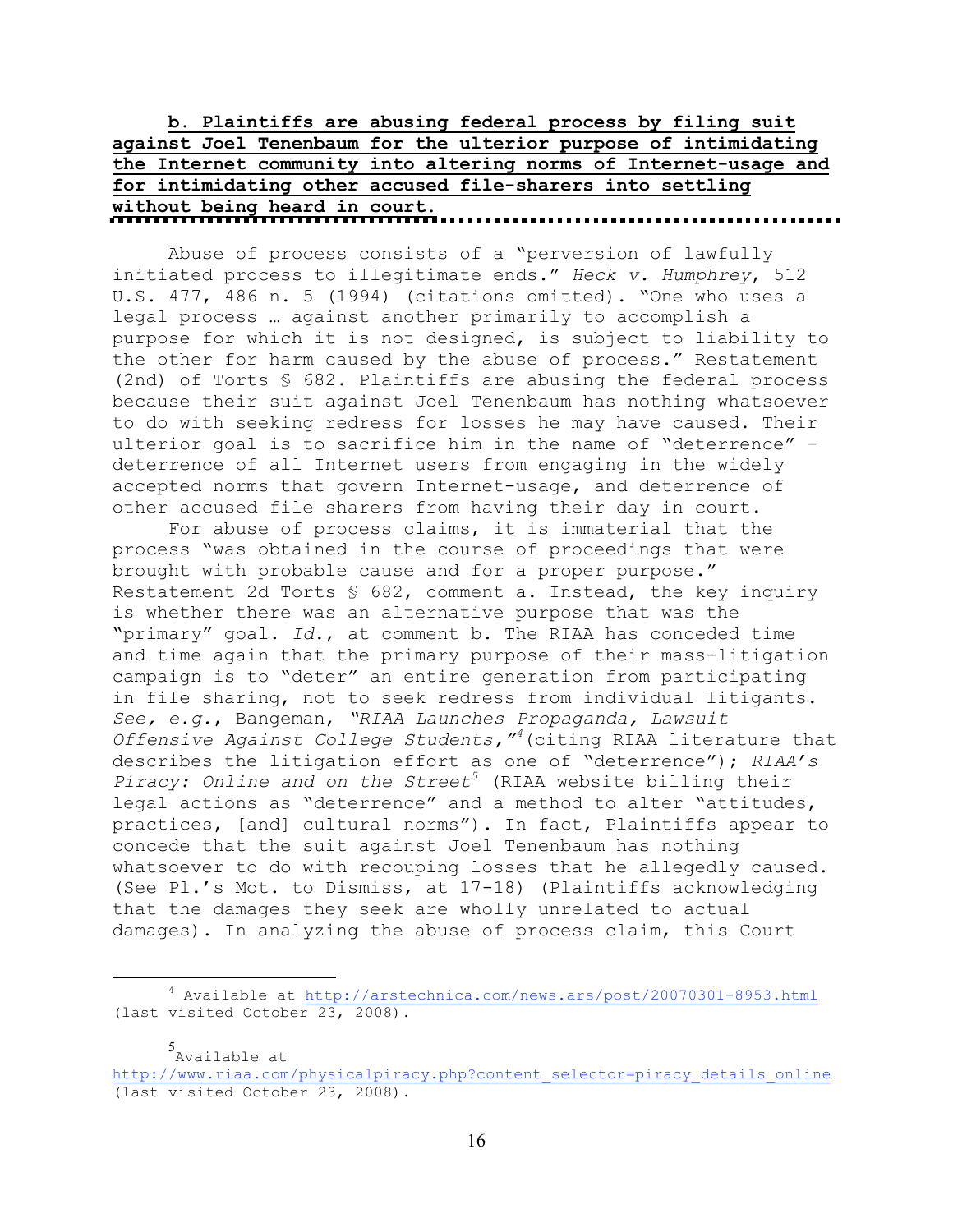must focus only on Plaintiffs' admitted *primary* purpose of sacrificing Joel Tenenbaum in the name of "deterrence."

The extent of Plaintiffs' actions in the name of "deterrence" constitutes an abuse of process because it seeks to intimidate others. *See Hutchins v. Cardiac Science, Inc.*, 491 F.Supp.2d 136, 141 (D. Mass. 2007) (intimidation constitutes a basis for abuse of process). $^6$  Plaintiffs seek damages so astronomical that they will be sure to make headlines and scare Internet users from engaging in file-sharing. *See, e.g.*, *RIAA's "Piracy: Online and on the Street"7* (RIAA website trumpeting extreme penalties, including \$150,000-per-song in civil damages and \$250,000 criminal fines; asking readers: "Don't you have a better way to spend five years and \$250,000?"). In doing so, Plaintiffs hope to alter the fundamental norms of Internet usage. *See, e.g., RIAA's Piracy: Online and on the Street<sup>8</sup> (RIAA* website billing their legal actions as a method to alter "attitudes, practices, [and] cultural norms"). The ends that Plaintiffs seek – social engineering – are simply of a different scope than the means they are employing – lawsuits against individual students for some allegedly unlawful mouse-clicks on a computer screen. This Court should find that Plaintiffs' goal is simply so far-reaching that it is not "properly involved in the proceeding" against Joel Tenenbaum and is therefore an abuse of process. *Broadway Management Services Ltd. v. Cullinet Software, Inc.*, 652 F.Supp. 1501, 1503 (D. Mass. 1987).

Plaintiffs further abuse federal process by holding Joel out as an example to strong-arm other accused file-sharers into settling. *See Crackel v. Allstate Ins. Co.*, 208 Ariz. 252, 260 (Ariz. App. Div. 2004) (finding that a corporation's "use of the prospect of sustained and expensive litigation as a 'club' in an attempt to coerce [the party asserting abuse], and other similarly situated [parties], to surrender [their legal claims]" constitutes an abuse of process). Plaintiffs have already used

7 Available at

http://www.riaa.com/physicalpiracy.php?content\_selector=piracy\_online\_the\_law (last visited October 23 2008).

8 Available at

<sup>6</sup>  $6$  It is irrelevant that the party asserting abuse is different from the individual(s) against whom the ulterior motive is directed. *Cady v. Marcella*, 729 N.E.2d 1125, 1132 (Mass. App. Ct. 2000) (who the ulterior motive is directed at "does not change the analysis"); *Board of Ed. of Farmingdale Union Free School Dist. v. Farmingdale Classroom*, 38 N.Y.2d 397, 404 (N.Y. 1975) (holding that the ulterior motive for abuse of process claims need not be directed at the recipient of that process).

http://www.riaa.com/physicalpiracy.php?content\_selector=piracy\_details\_online (last visited October 23, 2008).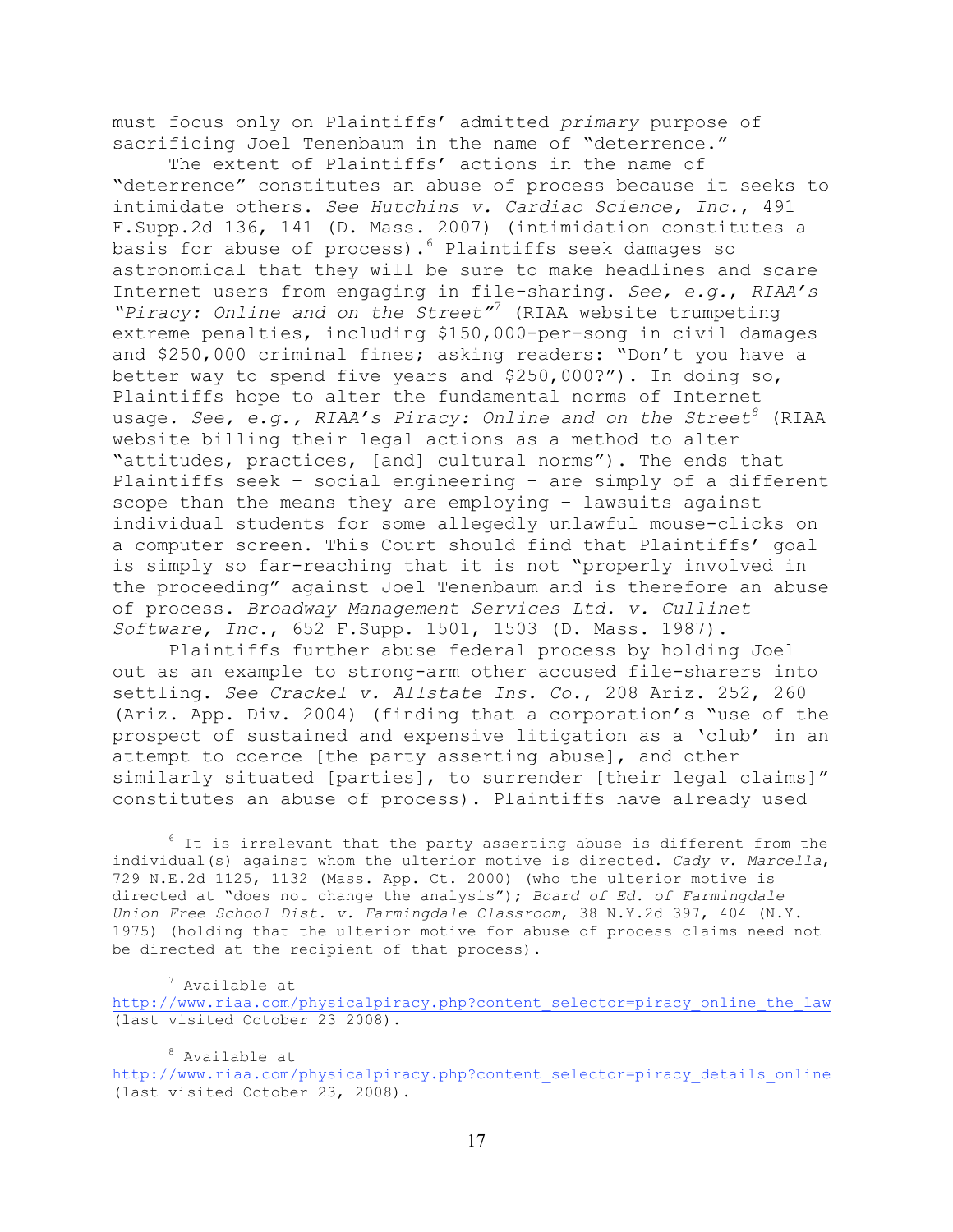intimidating tactics during the course of this litigation. This Court has seen Plaintiffs' attempt to strip Defendant of any semblance of digital privacy by having an investigator take all of his computer files from all of his computers, complete with his photographs, journal, letters, and research. (See Def.'s Mot. for Protective Order, Doc. No. 672); *Simmons v. Benjamin*, 156 N.Y.S.2d 118 (N.Y. Mun. Ct. 1956) (abuse of process inquiry includes whether "it was an invasion of [Defendant's] privacy and an affront to [his] personal rights and dignity.") Plaintiffs have subpoenaed Joel and his entire family for extensive depositions while perpetually accusing them of acting in bad-faith with no basis for those allegations. (See Pl.'s Letter to Court, Doc. No. 648.) But above all, the chief intimidation is the specter of wholly disproportionate and excessive damages.

In essence, Plaintiffs are using the prosecution of Joel Tenenbaum to extort other accused infringers: the accused are told to either pay the settlement, or else be exposed to the protracted litigation and potentially astronomical damages that Joel now faces. *See Milford Power Ltd. Partnership by Milford Power Associates Inc. v. New England*, 918 F.Supp. 471 (D. Mass. 1996) (holding that "the essence of the tort of abuse of process is the use of process as a threat to coerce or extort some collateral advantage not properly involved in the proceeding"). The intimidation tactics are working: of the *30,000* accusations the RIAA has leveled against individuals, only a *single defendant* has made her case in front of a judge and jury. *See* Kravets, David. "File Sharing Lawsuits at a Crossroads, After 5 years of RIAA Litigation,"<sup>9</sup> (that sole defendant is now awaiting a new trial).

The RIAA intimidates and steamrolls accused infringers into settling before they have their day in court and before the courts can weigh the merits of their defenses. The inherent dangers in allowing a single interest group, desperate in the face of technological change, led by a voracious, cohesive, extraordinarily well-funded and deeply experienced legal team doing battle with *pro se* defendants, armed with a statute written by them and lobbied and quietly passed through a compliant congress, to march defendants through the federal courts to make examples out of them should lead this Court to say "stop."

The assertions above state a cognizable basis for asserting abuse of process sufficient to permit further development of a

 $\frac{1}{\sqrt{9}}$  $9$  Available at http://www.eff.org/wp/riaa-v-people-years-later (last visited October 23, 2008).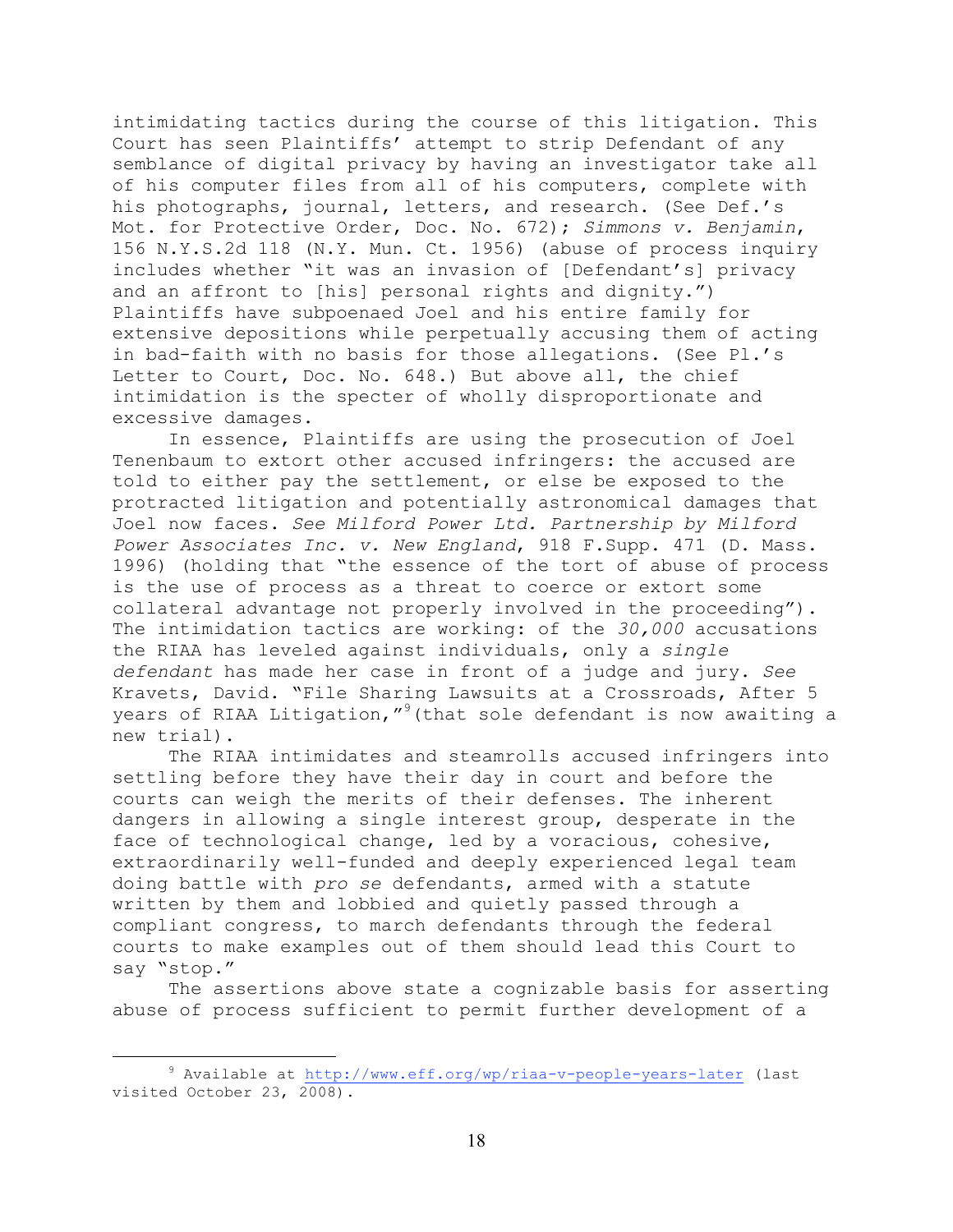factual record in discovery and trial and an ultimate determination by the jury.

# **c. Plaintiffs are liable for abuse of process even if this court strictly adheres to Massachusetts state law.**

As Plaintiffs correctly state, under Massachusetts law a plaintiff stating a claim for abuse of process must allege that "(1) 'process' was used; (2) for an ulterior or illegitimate purpose; (3) resulting in damage." *Am. Mgmt. Servs. v. George S. May Int'l*, 933 F. Supp. 64, 68 (D. Mass. 1996). In this case, there is no question that a "process" was used; Plaintiffs misstate the law with respect to this prong. Massachusetts maintains a low standard for what constitutes process: it includes "the mere institution of a civil action to achieve a collateral purpose other than winning the lawsuit." *See American Management Services, Inc. v. George S. May Intern. Co.,* 933 F. Supp. 64, 69 (D. Mass. 1996). *See also Jones v. Brockton Public Markets, Inc.*, 369 Mass. 387, 390 (Mass. 1975) (holding that "in context of action for abuse of process, 'process' refers to papers issued by court to bring party or property within its jurisdiction"). Plaintiffs reliance on *Simon v. Navon*, 71 F.3d 9 (1st Cir. 1995) is misplaced; this case follows Maine law. Plaintiffs also cite *Philip Alan, Inc. v. Sarcia*, 2007 WL 738484, at \*11 (Mass. Super. 2007). In that case, the Court dismissed an abuse of process claim not because a "process" wasn't used, but because a process for "an ulterior or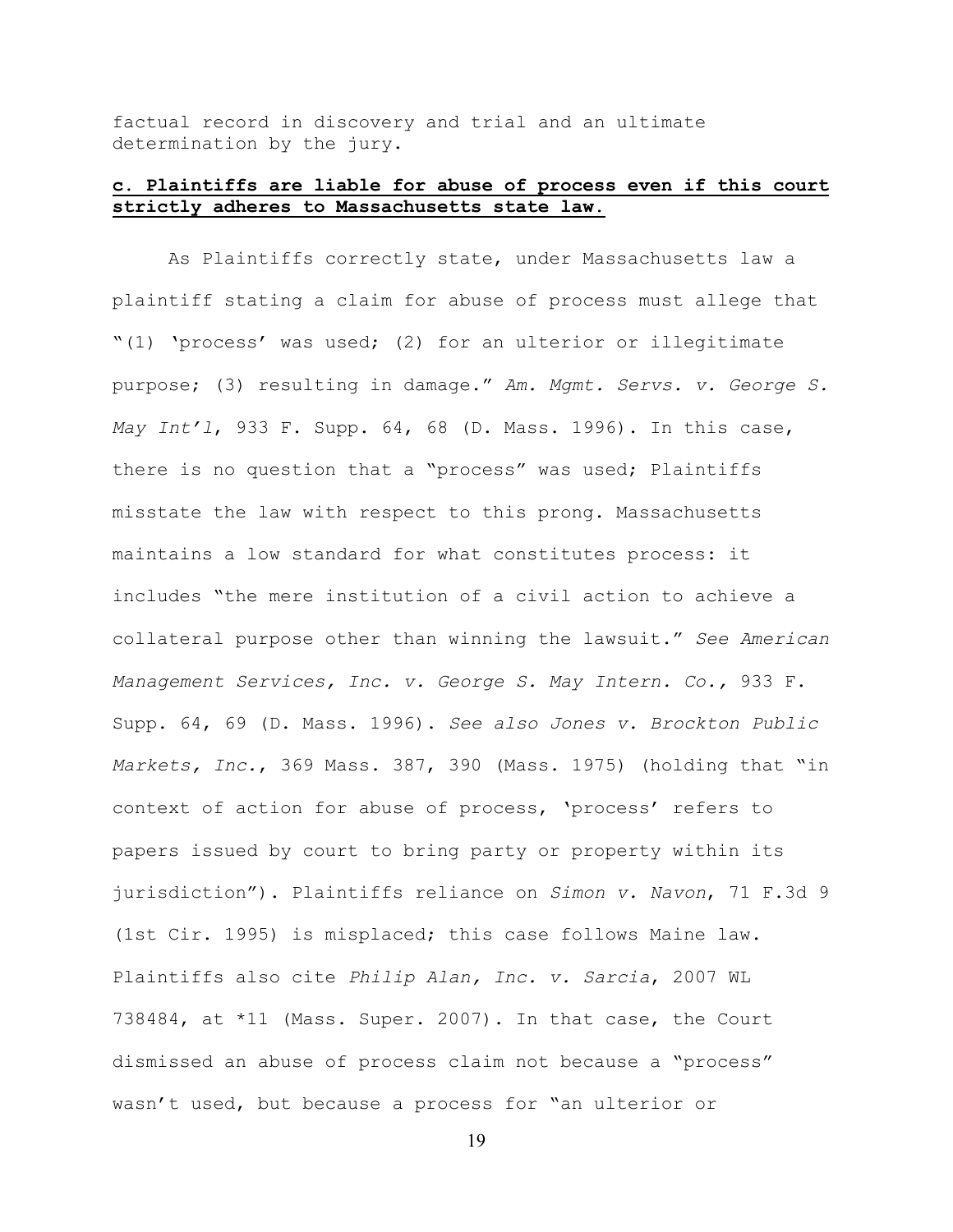illegitimate purpose" wasn't used. *Id*., at \*11. Plaintiffs' interpretation of this case conflates the separate prongs of analysis

Regarding the "ulterior purpose" prong of analysis, as detailed above, Plaintiffs filed this lawsuit for the ulterior purposes of intimidating other Internet users and other alleged file-sharers. These motives are "outside the interests properly pursued in the proceeding" against Joel Tenenbaum. *Broadway Management Services Ltd. v. Cullinet Software, Inc.*, 652 F.Supp. 1501, (D. Mass. 1987).

Regarding the "damage" prong, there is no question that Defendant has suffered both pecuniary and non-pecuniary harm as a result of this suit. At the very least, this proceeding has forced him and his family to take time off of work to attend courtroom proceedings and depositions, and forced Defendant to spend extensive time proceeding *pro se* during the initial stages of this case because he could not afford a lawyer. Even if the Court decides to apply Massachusetts state law, the assertions of this motion state a cognizable basis for asserting abuse of process sufficient to permit further development of a factual record at trial and an ultimate determination by the jury. Plaintiffs' motion to dismiss should be denied.